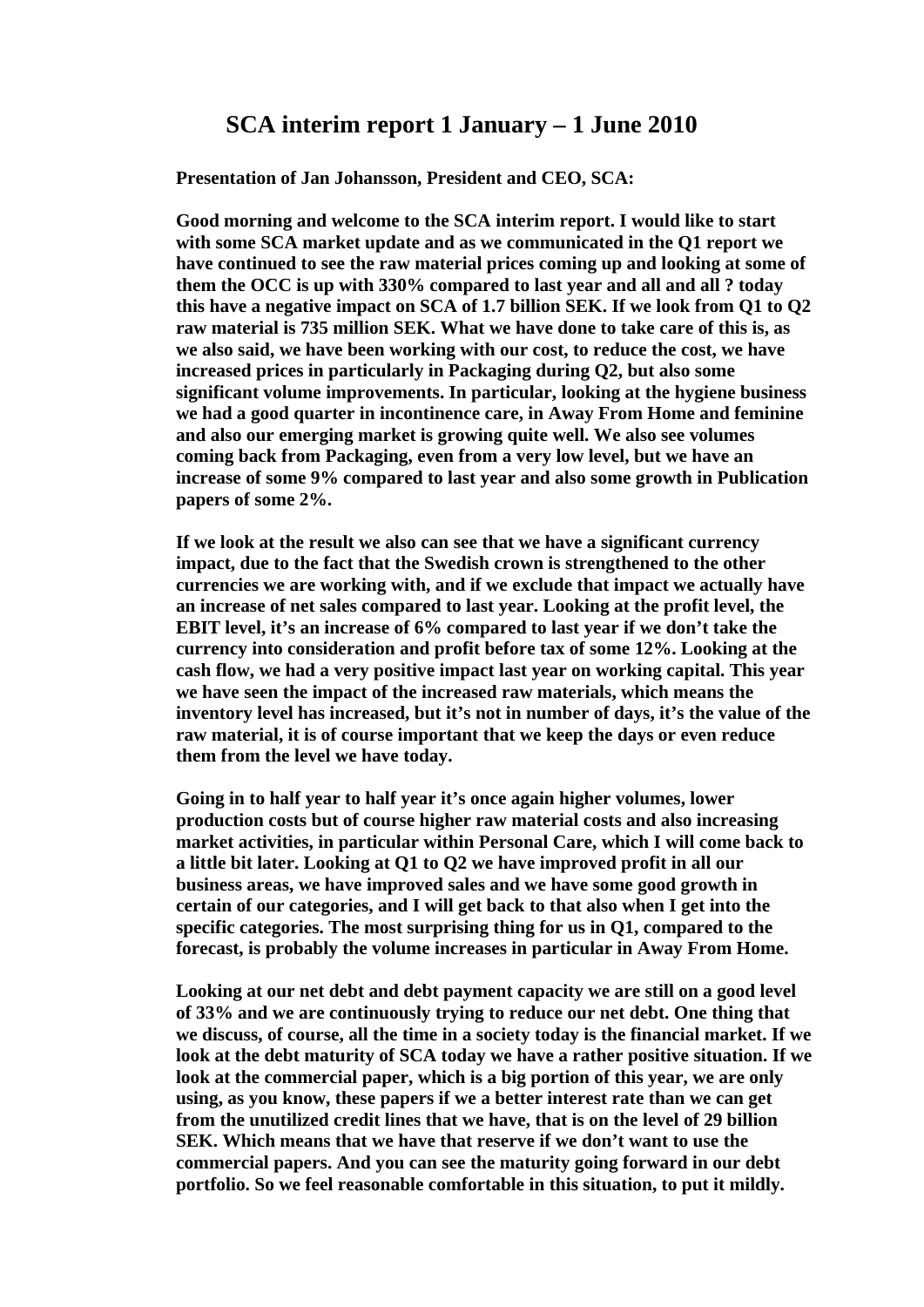**Coming back to Personal care and we have, as you see, a sales decrease in Personal Care and as I communicated during Q1, we are, in particular in Europe, going through a major restructuring effort in Personal Care. So 2010 will be the restructuring where we are closing plants. We are focusing on improving the profitability, especially in the retailer brand side, and as you also know we lost some major contracts last year, Tesco for example, that has a negative impact on sales. It doesn't have so much impact on the profitability. But the positive thing in Personal Care is if we look from Q1 to Q2, we have a growth in all our categories; of 4% in baby, 4% in feminine and 4% in incontinence. Looking at Europe, which is our biggest market, we have some 7% growth in baby and 4% in inco and 4% in fempro so we are getting back to the growth scenario in Personal Care. But we will continue with the restructuring, we continue to move all the private label production to one plant and we continue to close and restructure facilities in Personal Care and that will be finalized during next year.** 

 **Coming back to Tissue then, where we have seen the most positive growth in volume. If you compare to Q1 we have a total growth in Away From Home of some 10% and Europe 7%, America 13% and Asia 10%, so a very good momentum and this also came very much in the end of the quarter. We haven't yet seen any of the price increases coming through in the European tissue business. We have seen of course the raw material increases coming through but not seen the full impact because as you know we have some 45 days delay before we get price increases in raw material into our P&L. We will increase prices in consumer tissue in Europe with an average 6% second half of the year and we will increase it in Away From Home with some 3% in average during the second half of the year. We have announced also a 9% in the US in Away From Home and the negotiations are ongoing. We have already concluded 80% of the volumes in consumer tissue in Europe on the average level of 6%. We will of course continue on the cost side in the tissue also, so a combination of price and cost will slowly move back the margin into the level we had before.** 

 **In Packaging, the restructuring program is ongoing, we have reached some 80% of the 1 billion in cost savings as we communicated. At the same time, the raw material or the OCC prices are up with more than 300% and between Q1 and Q2 we have some 600 millions in cost increases in raw material and that's something we, of course, have to capture all the time. We have seen some 3% price increases in Packaging compared to Q1 and as you can see compared to last year we have some 9% volume growth. We will continue to increase prices in Q3 so we anticipate some 4% improvement in price during Q3 on the corrugated side. As you know we have a lot of indexed agreements where we have a time delay of 4 to 6 months before we get the test liner prices, increases in test liner prices walking through to the corrugated. But a very good momentum, volume is coming back, even from a very low volume level and prices are starting to kick in and the restructuring program also continues as planned.** 

 **If we look at Forest Products, the probably most surprising in Q1 were the volume growth in both magazine papers and newsprint. And we have seen that**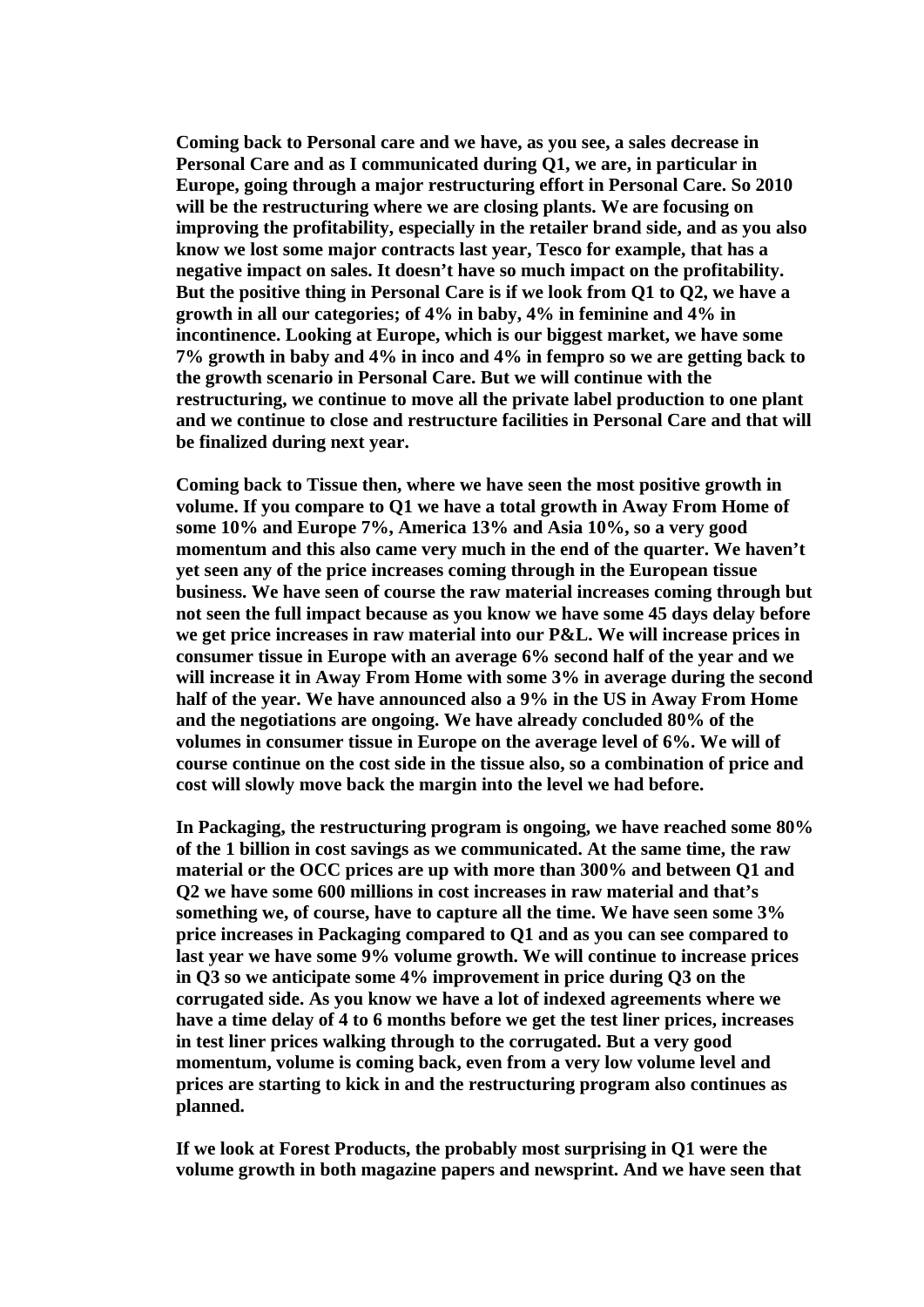**continue, from a global point of view we see a growth of between 5 to 15% today in magazine paper and also newsprint is growing quite well. And this is of course giving us an opportunity to increase prices, so we will increase prices in magazine papers between 4 to 5% during the second half of the year. We actually also succeeded in increasing newsprint in the UK during the second quarter with 5%, even though we had a yearly contract, so the market is growing and it's getting a little bit tighter which means that we have the opportunity to increase prices, which is absolutely important. Pulp of course is going strongly, as you know with the high pulp prices, solid wood is also going quite strong, so we have a positive momentum in all our areas within Forest Products today.** 

 **Well, looking at the outlook and comment a little bit on that; we do see an improved market condition, of course we have to be watching the financial situation in different parts of the world and if it will have an impact on our business. So far we haven't seen anything of that. We will see price increases coming in during the second half year, everything will not of course be in Q3 due to the contractual situation. Some will come in Q3 and some will come in Q4. Good demand as I said, and prices will pick up in tissue all over the world. Packaging as I said, improved fundamentally, volumes are coming back, price increases will continue. And in the forest industry the same, recovery from a very low level but still a positive recovery in volumes and price increases will start to kick in as of the third quarter. Having said that we have to remember also that normally the third quarter is a weaker quarter for SCA due to seasonality with all the holidays etc. We close some production but that is, as you have seen, it happens every year so it's nothing new for our business. So I think with that I will move over to questions. Lennart will you join me?** 

LK (Lars Kjellberg, Crédit Suisse) Just to clarify when you talked about tissue prices up 6% on average in H2, if you can quantify…

#### **JJ Consumer tissue in Europe.**

LK Consumer tissue specifically. If you want to talk about Away From Home then, what do you expect in the US and in Europe, and also you talked about obviously spreading that over two quarters as supposed to…, so well how do you see that started in the second half year?

 **Well, if we look at consumer tissue to start with, it has different contracts with different costumers so we believe that, let's say maybe from the European 6%, maybe 3 to 4 will come in in Q3 and the rest will come in in Q4. Away From Home will be evenly spread during the quarter, the price increase. US 9% is more difficult because we have just started the negotiations for the 9% but that will not be from the beginning of the third quarter, it will be spread over the two quarters.** 

- **LK** And just to confirm, you said 80% had been concluded?
- **JJ In Europe, in consumer tissue.**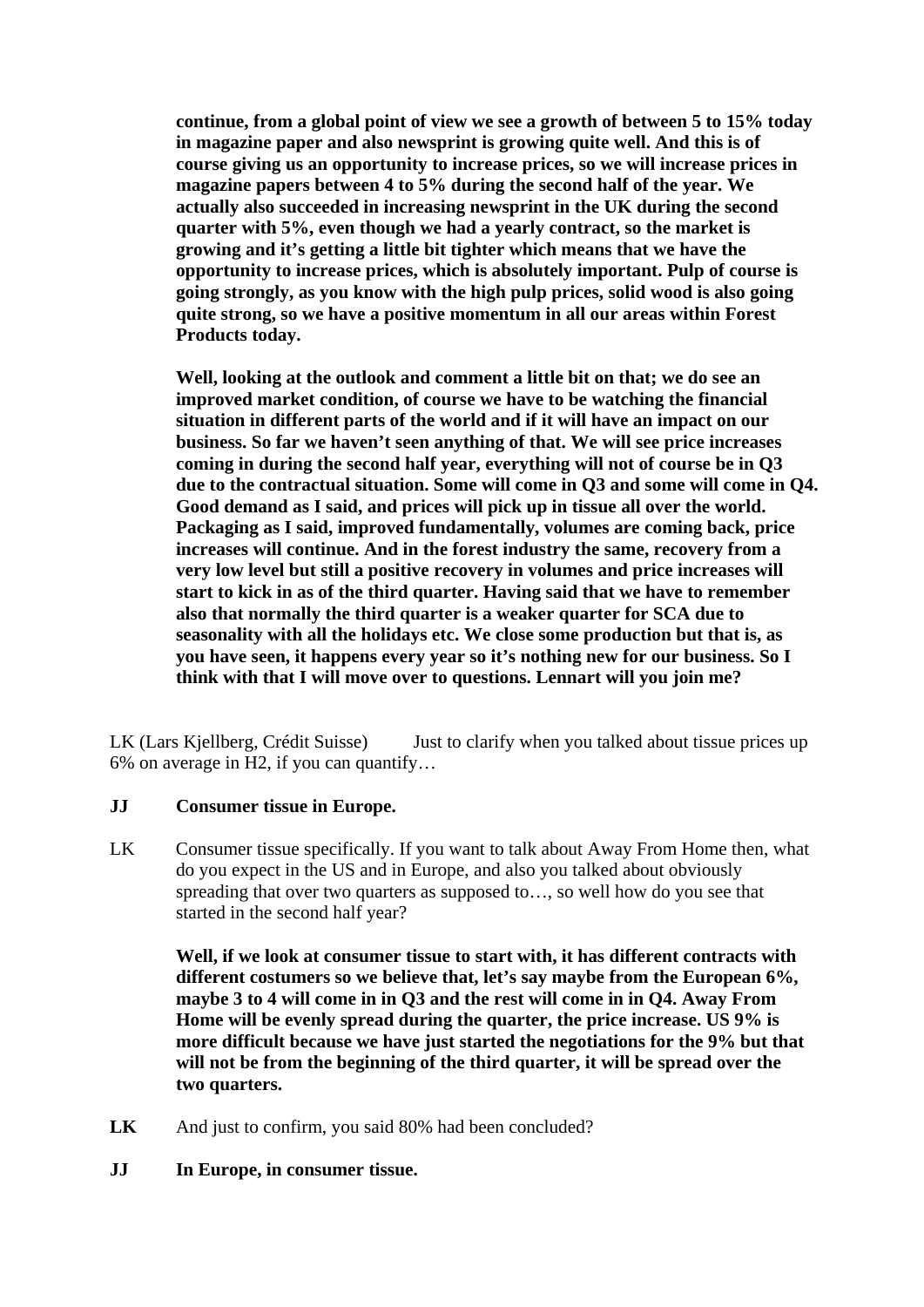LK And just a final question, on the packaging volume recovery. A good 9% of course in the second quarter, how does that volume compare to 2008, if you take it as a base?

#### **JJ** If I remember rightly, I think the volume was down some 16% or was it even **more.**

LP (Lennart Persson, CFO, SCA): In the beginning of 2009, yes.

LK So it's sort of half ways back?

#### **JJ Yeah, exactly. So it's still not where we were.**

- LK Thank you.
- LL (Linus Larsson, SEB Enskilda) Two more questions on tissue please, first, to better understand the surprisingly strong second quarter results in tissue, if you could talk a bit about cost, it seems as if the raw material cost inflations that you did have were offset by lowered costs in other areas, if you could help us understand which costs did decline in tissue in the second quarter and secondly coming back to the tissue price increases in the second half, to what extent are they directly linked to the increases in raw material costs and to what extent are you seeing a risk that a rollover in fiber cost could actually derail these price increases in tissue in the second half?
- **JJ If we start with the margin improvements: One aspect also is that the impact over raw material price increase was not as big as we anticipated when we communicated Q1, so it was slightly lower than we anticipated. And partly due also to the delay in raw material, which means that the raw material prices in tissue will continue to go up during Q3, since we have this delay. On the cost side it's in distribution and in production in terms of higher production utilization during the quarter and maybe energy also, Lennart, I don't ?.**
- LP: Somewhat yes, energy also.
- **JJ The second question, of course the increase in raw material is important to discuss price increases and without that it would be much more difficult, but I don't see any risk today that it will change during the third and fourth quarter. I mean, we see raw materials now leverage out, it's not increasing anymore and mainly due to China. I think in the last couple months China has reduced the import with 42-43% of pulp and some 30% of waste paper, but we still believe that we will be on this level, but not higher in the raw material prices so that shouldn't have a negative impact on the price increases. I don't know if that was an answer to your question.**
- LL Sure, thanks.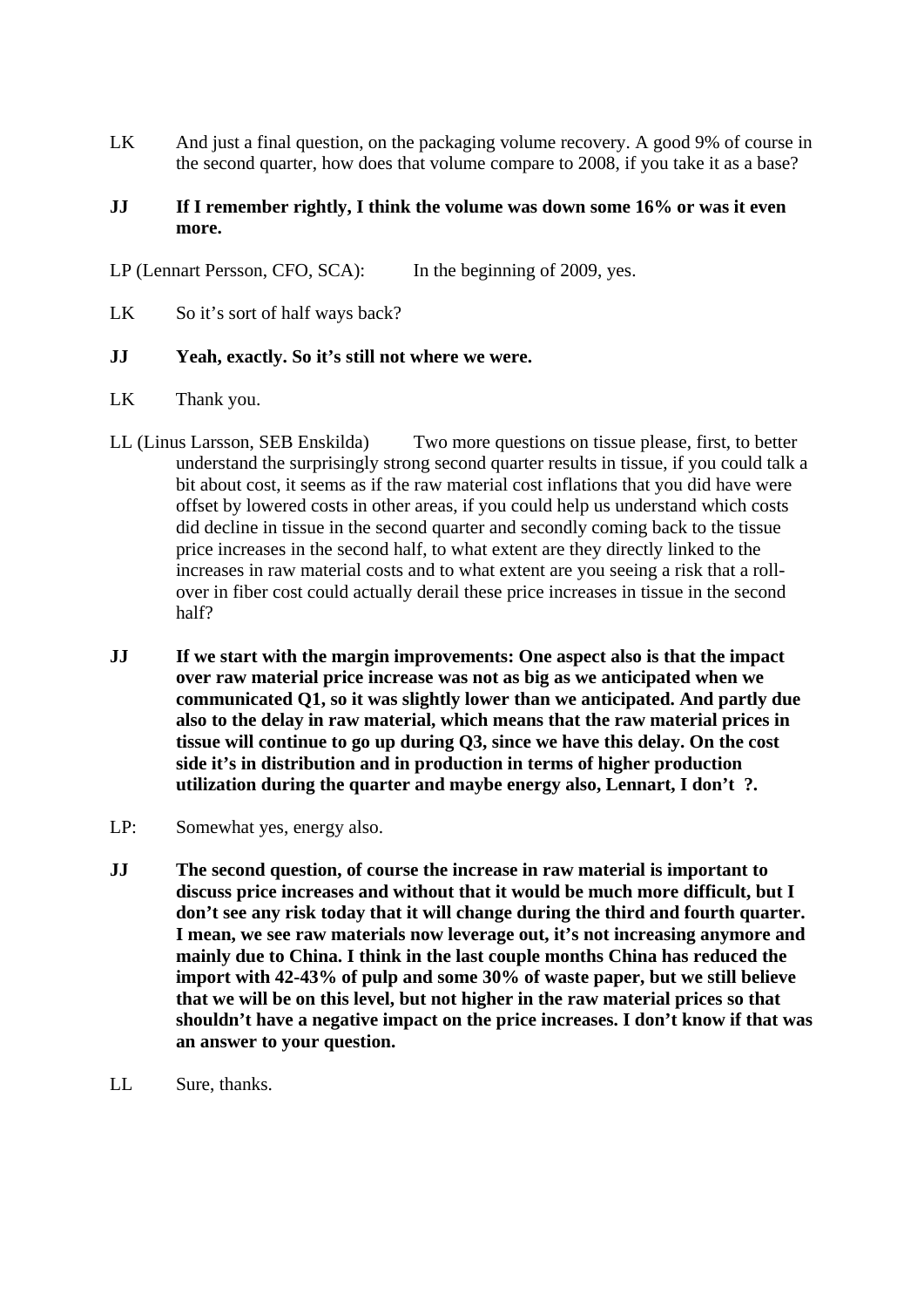- MJ (Mikael Jåfs, Cheuvreux) A question on volumes, you mentioned that you have seen an improvement. Could you give some colors as to let's say the monthly development during Q2, was it a steady increase or what did it look like?
- **JJ It is in volume, it is of course also partly prebuying since we have announced price increases. But it's not a bulk, it's not the majority, we actually saw market picking up in Away From Home, not in Consumer tissue, in May-June but it accelerated in June.**
- MJ And then a question on your tax rate, 28% and then you write in the report that that's what we should expect and previously it's been a bit lower so to say, what is the reason for the higher tax rate.
- LP The reason is a split, very much the split between the countries of our total profit.
- MJ Thank you.
- OL: Hey, Oskar Lindström from Erik Penser Bank. Just a question on Personal Care, you mentioned now there's the restructuring and also higher raw material costs. Should we expect margins to decrease further from this level or at what point do you sort of see them heading up north again?
- **JJ I think, particularly taking in consideration the seasonality in Q3 you may see some pressure on the margins in Personal Care. All in all for the group we believe that there will not be any dramatic change, but in Personal Care it could be a little bit lower in Q3, due to raw material and seasonality, and of course also the cost programs that we are driving in Personal Care. So I would say, you will probably see that changing slightly in Q4 and then improving during next year and then we'll be up on the level that we discussed previously.**
- OL: Talking about the, I mean it's always more or less tough competition in the segment, I'm aware and you mentioned it. But are you seeing a change that your competitors are really stepping up there, marketing activities, launching new products. That there's sort of a step change in this segment? That's also a sort of a explanation possibly for lower margins?
- **JJ One reason for Personal Care also is that we have increased A&P during Q2 compared to the previous quarters. But that is mainly to drive growth and in particularly in the value segment in incontinence as we have described previously. I mean, competition is always fierceful so I don't see any difference actually. Of course Procter & Gamble's introduction now with new specification on, in diapers, it's putting a certain pressure that we get the same products on the market with the thin diaper and then they have the ultra thin diaper that they have launched in the US, with some problems though, so we will see how that will develop, but we will have the same specification in time to the market. But of course it's driving costs a little bit but on the other hand it should drive margin also, when you have it out on the market.**
- OL: Just a final question on those diapers since you brought it up, do you know that they are bringing this to Europe, or do you think that there will be a delay in that?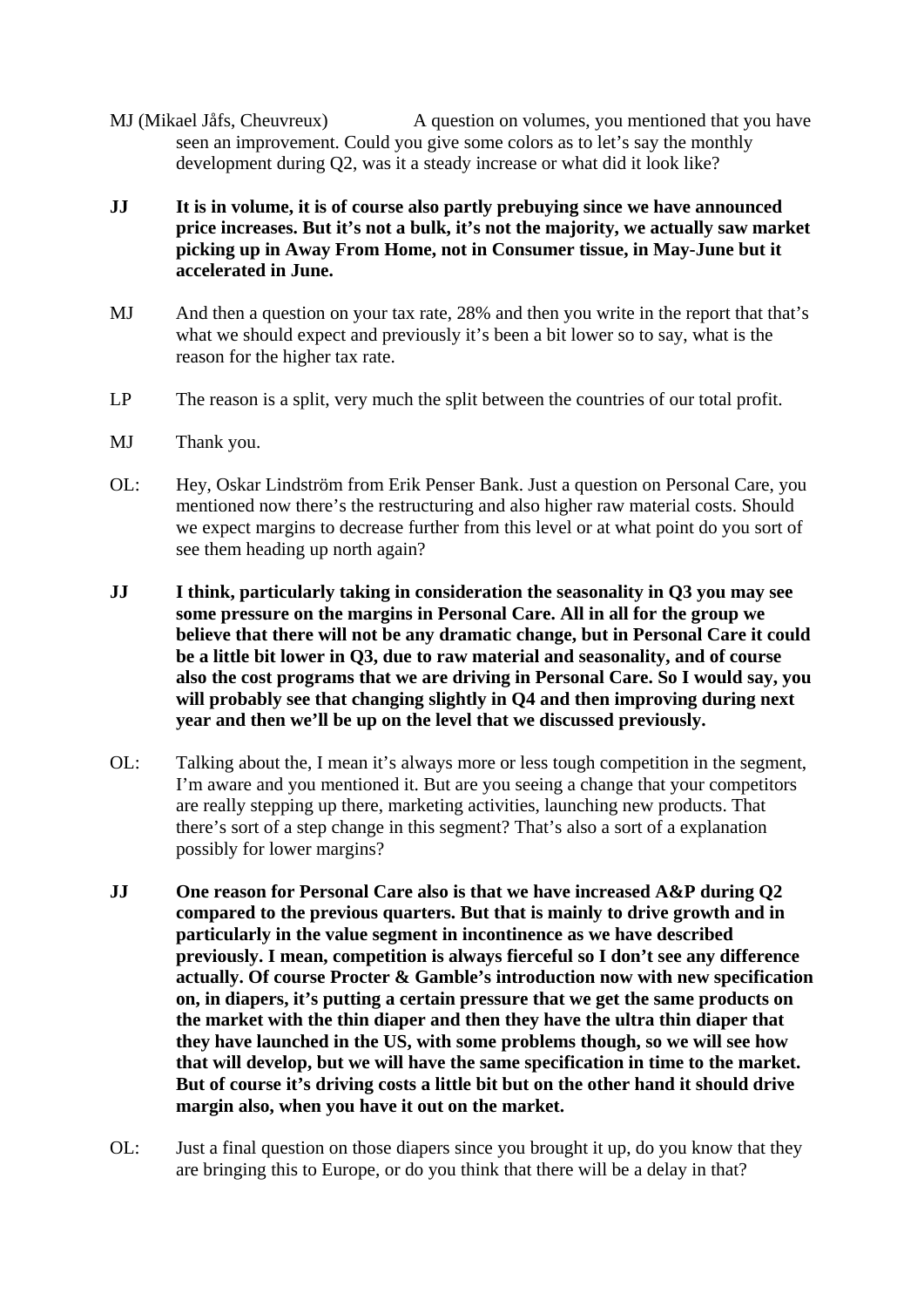- **JJ I mean, the thin diapers is already here and the ultra thin, of course…**
- $\overline{\text{OL}}$ : The ultra thin.
- **JJ Of course they will drive it globally but they have some problems in the US because some mothers are claiming that the babies get some problems with the diapers and that may or may not delay it. I would be surprised if it delayed it, I mean it is the new pulp-free diaper and there are huge cost benefits compared to the old ones so they will probably drive it all over the world. And we will do the same also if it's successful.**
- OL: Thank you.
- CR (Claes Rasmuson, Swedbank) On Publication papers you are announcing, or expecting, price increases of 45% - how is that being met from the clients.

#### **JJ Well, I trust that we will achieve it. I don't want to comment our clients but I'm pretty sure that we will achieve it.**

CR: Okay. And further on on Personal Care, should we expect more sort of restructuring charges or anything like?

## **JJ The program we announced was 60 million Euro and we don't see that is going to come up so that's the level we are working with.**

- CR: And overall, you seem fairly confident with the shorter outlook here on those most segment, but if you were to look at Europe, is there any area where you are not sort of happy with the way the markets are developing?
- **JJ Well internally, for SCA it's of course baby, I mean as you can see we have lost some 8% compared to last year, even though we are growing from Q1 to Q2 and, but I feel very confident in the plan we have. It will substantially increase the margin in baby once we have delivered that. But otherwise, except for the macro things which we cannot impact, what is going to happen with the debt level in certain countries etc. It's looking reasonably good.**
- CR: Thanks.
- OL: Hallo, Oscar Lindström from Erik Penser Bank again. Just a follow-up question on the Away From Home price increases. You mentioned 6% for consumer tissue in Europe and that was 80% of the contracts and 3% from Away From Home in Europe and then 9% for Away From Home in North America. Are those your announced price increases or is that an agreed price increase with your costumers, because sometimes those can be two different things?
- **JJ In US it's always an announced price increase and then of course it depends on how our competitors are acting, what level you will achieve but all our competitors in the US are announcing price increases. But if it will end at 9, 5, 12, I mean it's too early to say.**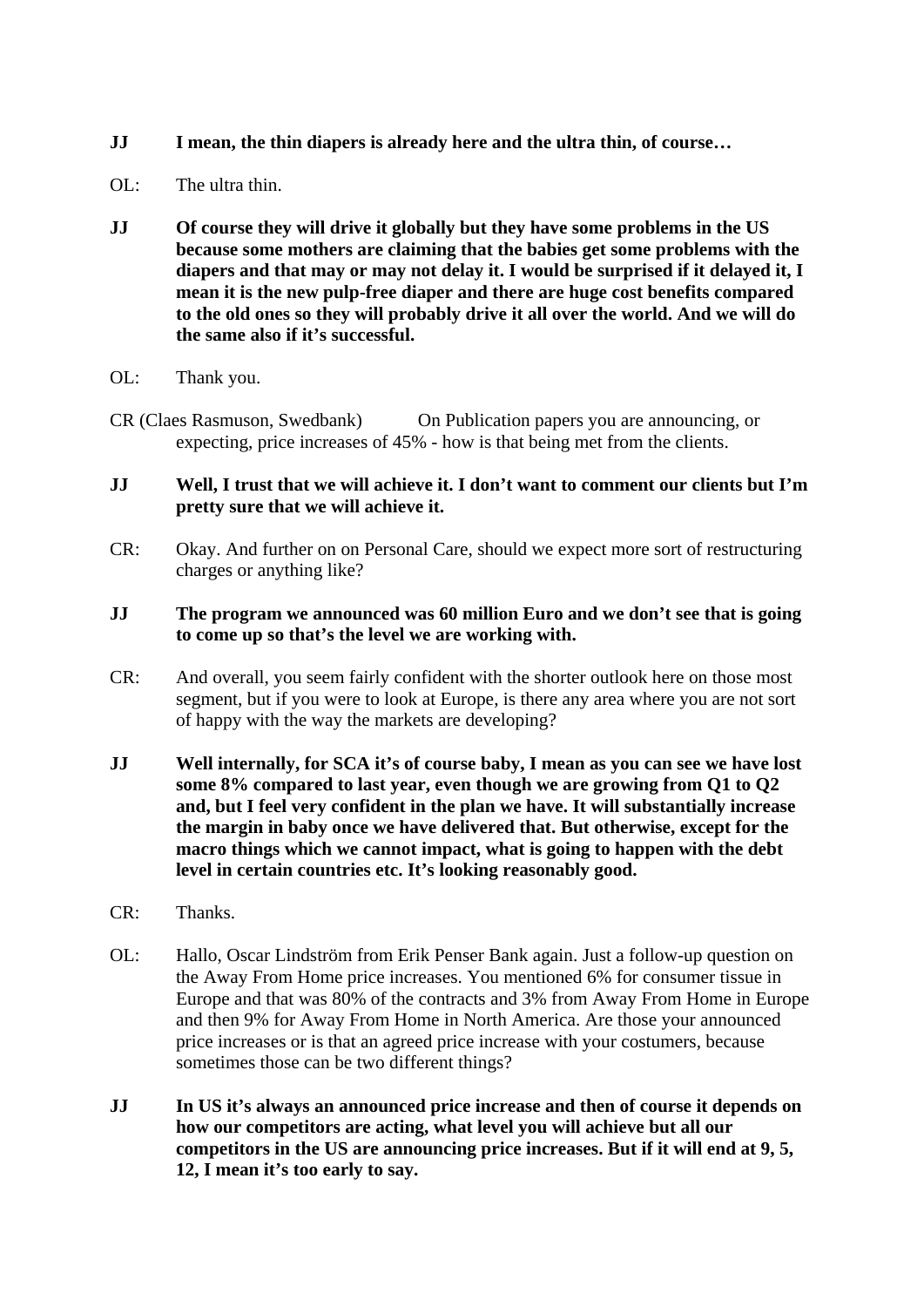- OL: There were no price increases in Q2 in North America?
- **JJ No.**
- LP: No.
- **JJ The bulk of the contracts are ending end of June and end of December but we had some minor contracts that had price increases during Q1 and Q2 also. But the bulk is end of June.**
- OL: Thank you.

#### **So any questions from the telephone. No. Any mail.**

 *Yes, we have two questions via e-mail and one from Barry Dixon, Davy Stockbrokers, Dublin.* 

- BD: Can you please outline the corrugated price increases achieved year to date as well as individually in quarter 1 and Q2?
- **JJ Year to date we have, Lennart, 3% price increases, and Q1, if I remember rightly it was 1….?**
- LP: 1.5.

#### **JJ 1.5 in price increases and we expect another 4% as I said in Q3.**

 *And the last question from Martin Melbye, ABG, regarding the new acquisition, the Copamex acquisition that we announced earlier today.* 

- MM: What are the historical EBIT margins here?
- **JJ Well to start, I mean it's not a major acquisition for SCA but it's a very important acquisition. For the first time now we will have a full product range within our hygiene business. We didn't have baby in Mexico previously, even though the market share in value is 6%, sorry 4% and in volume 6%, but it's a very good base for us to start to grow the baby business in Mexico and Central America. And this is an extremely interesting market. I mean, the usage of diapers is 0.9 per child a day and I think, in some other parts of the world, we are up to 6, 7, 8, 9. Also the stability in Mexico, even though some problems in some areas, is much, much better then it used to be a couple a years ago. So it's a very important one. The historical margins we don't communicate at this stage. It's a long answer to a short question.**

 *That was all.* 

**JJ Two from the telephone.**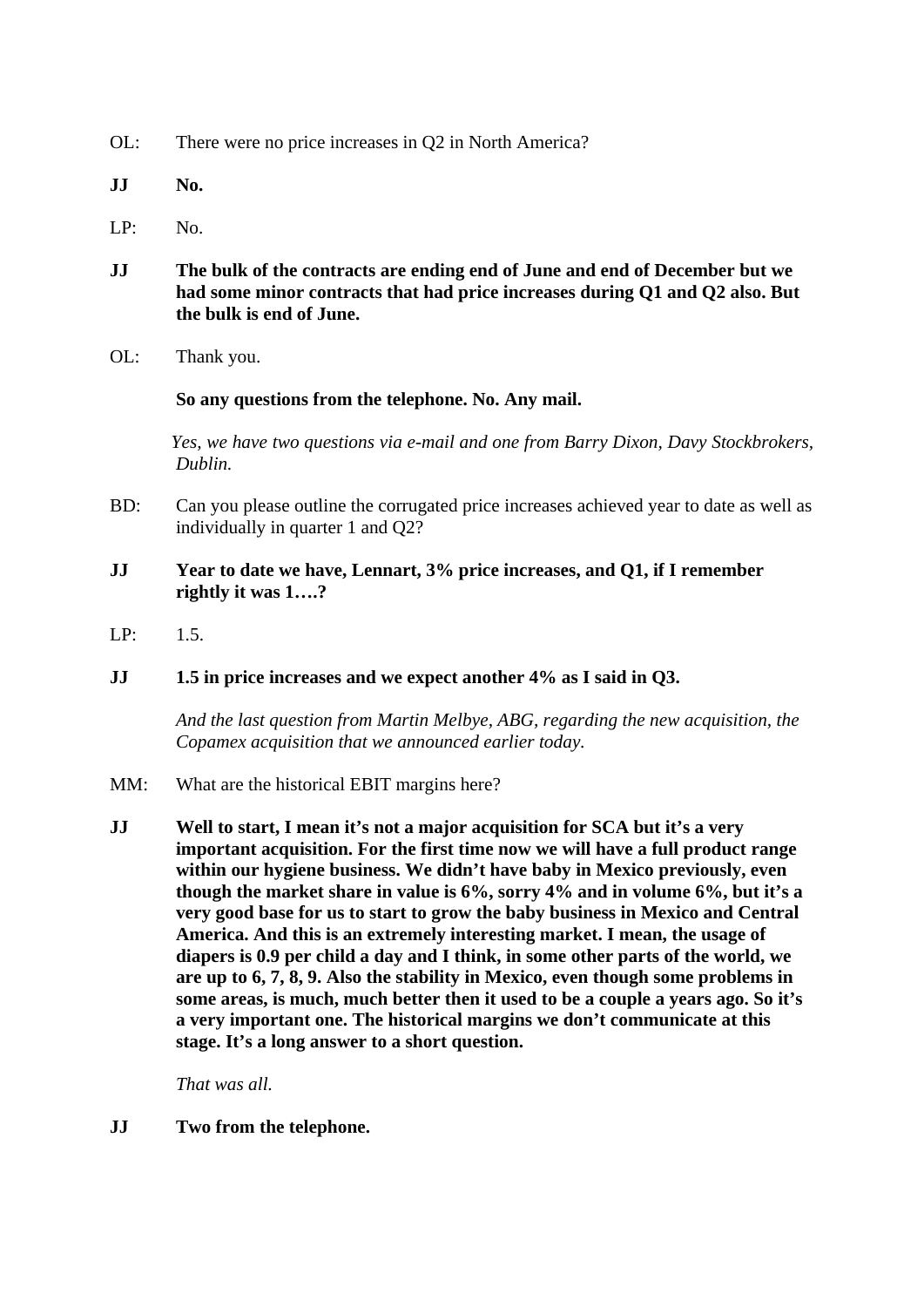*One question from the line of Miles Allsop from UBS London, please go ahead, the line is now open.* 

- MA: Yeah, just a few quick questions. First of all on the corrugated market; Could you give us a sense where test liner inventories are in Europe today and with waste paper costs falling during the second quarter, are you seeing any pressure on test liner prices today, that's the first question?
- **JJ Well the inventory levels in general are on a healthy level today which means that it should still promote some price increases, I don't remember days, 20…, something, I don't have the days in my head, but the inventories haven't started to grow anyway which is very good. There will be further price increases, we have announced another price increase yesterday and are seeing our competitors also announce further price increases in test liner and if you look at the 330% price increases in OCC we are still running behind the raw material price increases, so the necessity of increasing prices is still there. So I believe that we'll continue.**
- MA: So, with the test liner increases after September now, it's not just kraft liner?
- **JJ It's both.**
- LP: For us it is both.
- **JJ I saw some of our competitors only announced kraft liner I think, so in that respect it's right.**
- MA: Yeah, but you're going for test liner and kraft liner.
- **JJ Yes.**
- MA: Okay, and could you give us a sense of what sort of investment you'll need to make to upgrade your nappy machines to produce those ultra thin product. Is that's going to be a burden on profitability during 2011, if you go down this route or would it be incorporated in this sort of restructuring you're doing in the division already?
- **JJ The thin diapers we are already producing, we introduced that this year and of course short term, you have an impact because you have to stop the machine and you have to change part of the machinery, but all and all, from an investment point of view in relation to SCA it's nothing. Is more that you loose some days when you change part of the machinery.**
- MA: And getting back to tissue, obviously very surprising strong quarter, do you expect margins to recover up to around that 10% level, you think it is sustainable by the end of this year or is that it's going to be something more during 2011?
- **JJ I think, looking at the contractual portfolio and the restructuring program with the cost cutting program we are running in tissue, you will not see a full impact, I believe until next year.**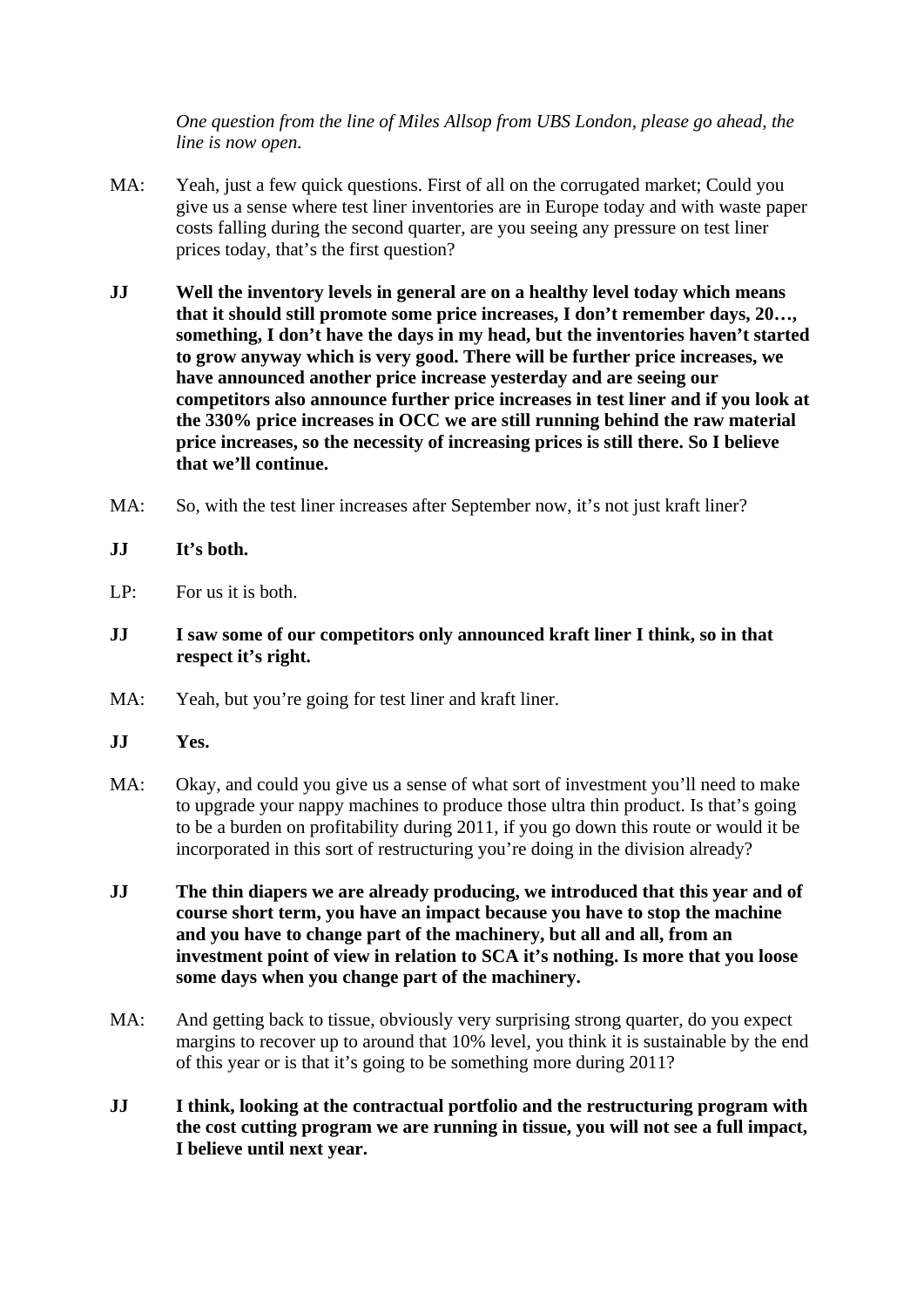MA: Okay, but 10% next year is certainly achievable?

## **JJ That's my view, yes.**

- MA: Okay. And then, and obviously you just divested the Chinese corrugated operations, since you get a decent price, are there any further smaller divestments that you're considering and thinking more radically as well, I mean you talked about the need for consolidation in corrugated, do you see any progress in that ?
- **JJ Well, we have a couple of smaller operations that are looking into divest but with very limited impact on packaging, when it comes to restructuring. I mean the market is still looking the same way as it did a year ago, I'm not aware of any activity to change that today.**
- MA: Okay. And on the acquisition from the small step in Mexico, are you starting to turn the taps on again in terms of acquisitions and chasing growth in hygiene products or is this just a kind of sensible add-on which was opportunistic?
- **JJ Well I think our first priority is of course to protect our balance sheet and our cash flow but having done that we will certainly look at some acquisitions but we are not going to start to heavily increase debt or destroy our cash flow.**
- MA: Okay. Thank you.

## **JJ Thank you.**

 *The next question comes from the line of Ross Gillardi from Merrill Lynch, please go ahead your line is now open.* 

RG: Hey, good morning. Thank you. I just had a few follow ups, most of my questions have been answered. But just again on the corrugated pricing, I wanted to confirm, it's sounds like you were up 1-1.5% in Q1 and then up another 3% sequentially in Q2 and you expect to be up another 4% in Q3 versus Q2, is that correct?

## **JJ Well the 1.5 I'm a little bit unsure of, but that what we have in our memory, otherwise you're right.**

RG: So Q2 you were up 3%. Do you see prospects for further box price increases after the third quarter because it would seem like by the end of Q3 you're gonna be up 8-9% of the bottom?

## **JJ As long as you see test liner prices going up you will also see the corrugated prices going up.**

RG: Okay, great. And then on the Personal Care restructuring, could you elaborate a little bit more on the cost savings and resources of cost savings, and you mentioned that you're moving your private label business to one facility, kind of more what's behind that?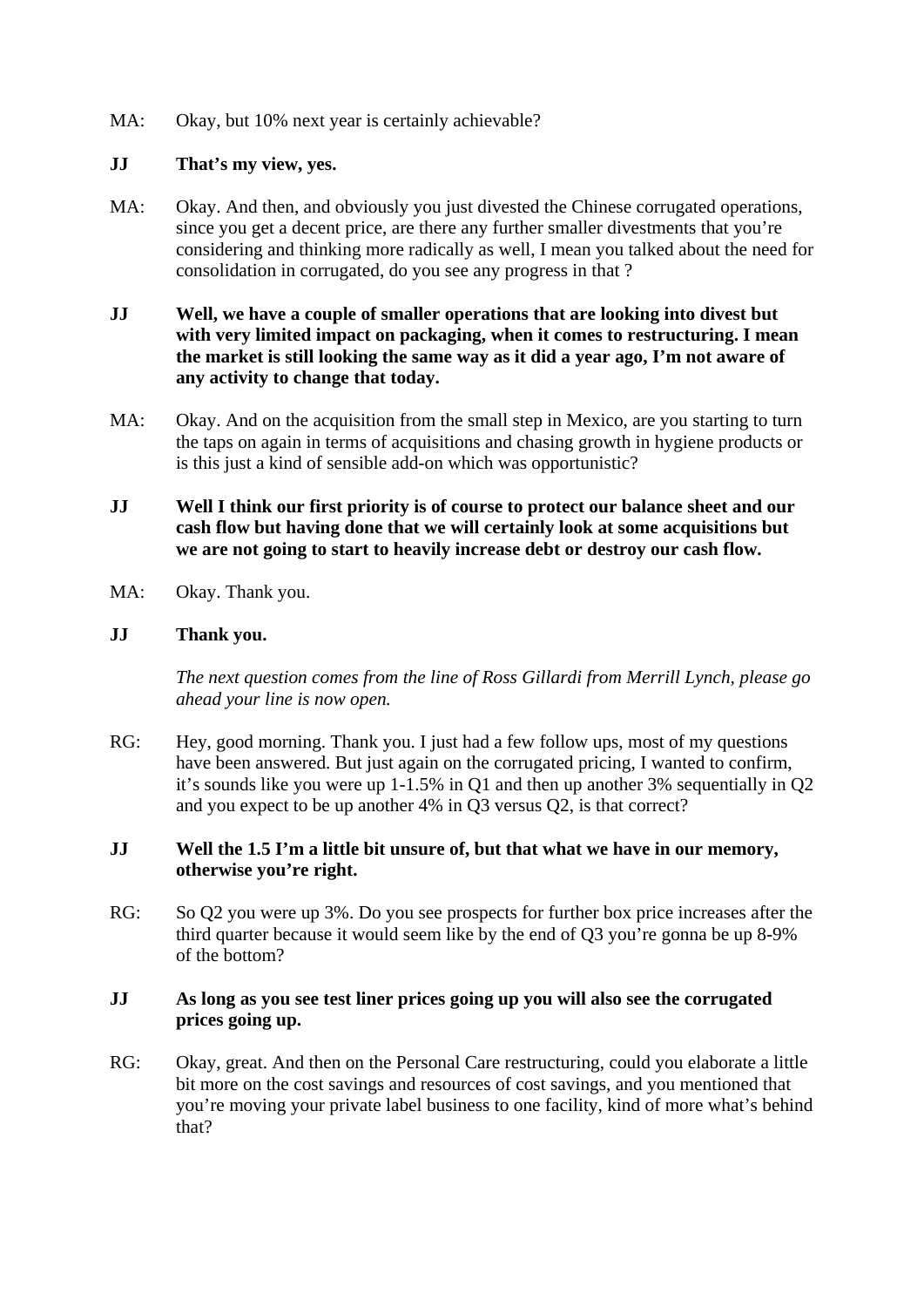- **JJ The private label business is very much a commodity business, of course you have to have the right specification, otherwise you will loose contracts as we did in Tesco for example, but having that it's a commodity game which means that cost is very important. To optimize that production as we will do now in Olawa will absolutely bring some cost benefits in the production chain but then of course you also have to work on all other aspects from transportation to sales etc. etc. So we have created a completely separate private label organisation within Personal Care in Europe now that will work under the conditions that you should in a commodity business. The cost saving will be 15, Lennart…**
- LP: 15, yes, 15 million Euro when it is fully through the restructuring.

## **JJ Per year.**

- RG: I'm sorry, could you repeat that number?
- LP: 15, one five.
- RG: Okay.
- LP: On an annual basis.

## **JJ And the currency is?**

- LP: Euro, sorry.
- RG: Okay, then just lastly, could you talk a little bit more about wood costs and then also just interested to hear what you're seeing in terms of saw log and pulp wood prices, you know in Sweden?
- **JJ Well, if we start with the wood side, we have seen prices coming up with some 5% during Q2, we don't believe that that will continue in Q3 and Q4, and as you may know that we have quite some big price differences in Sweden depending if you are in the mid, south or north of Sweden, so what is happening is that the prices in the south is getting closer to the prices in the north but we don't' expect any further price increases in our part of the business. It would probably be more price increases in the mid and the south of Sweden but not in the north.**
- RG: And you're talking price increases for sawn timber or for wood fiber, you say 5% versus Q2.
- **JJ It's in both.**
- RG: Okay.
- LP: For wood.
- **JJ For wood.**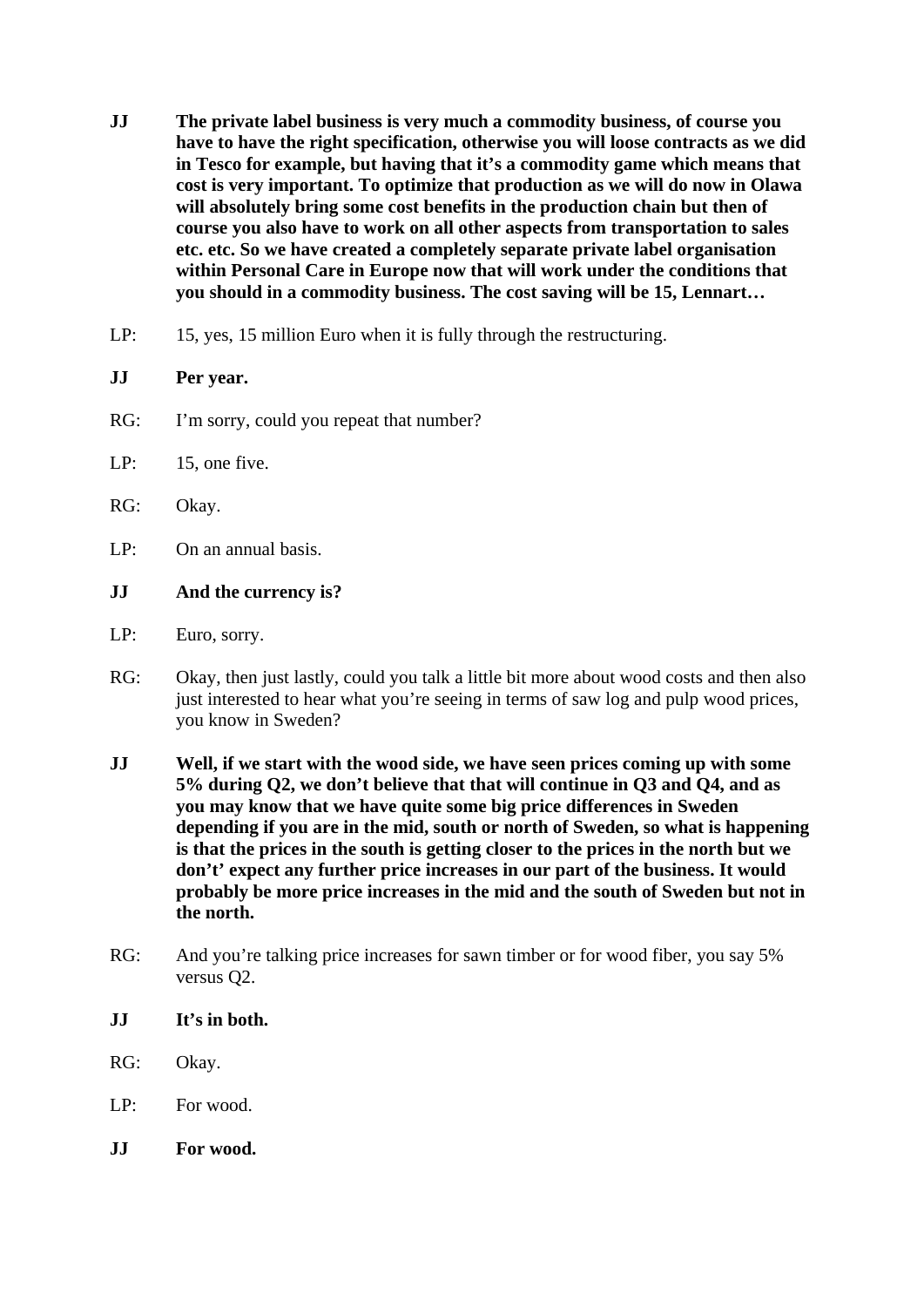- RG: For wood, yes.
- **JJ If you look at a saw mill operations we have continued to have a reasonably strong development, the volume growth is not as it used to be a couple of years ago but due to closure of a lot of mills we still have a reasonable good balance. We don't anticipate any major price increases during the second half for that operation.**
- RG: Okay. Great. And then, what are you seeing on recovered paper prices, because obviously the inflation was enormous in the outset of the second quarter and it seemed like maybe, you know prices were rolling over a bit but… Yeah, what are you seeing in the last few weeks for example?
- **JJ Well, we have seen prices being stabilized and very much also due to that China is importing less, I think it was down some 25-27% during the second quarter. So I believe that the way China will act or not act will have a bigger impact on the prices than anything else and that's very difficult to have a view on but as we see it today we believe the prices will be reasonably stable during the second half, having come down a little bit during Q2.**
- RG: What was the down 25-27%, what number were you referencing?

## **JJ It's the waste paper imports of China from Europe and US.**

- RG: Imports of paper were down 25-27% in Q2 versus Q1?
- **JJ Yes.**
- RG: Yeah, okay. Alright, that's very helpful, thanks very much.
- **JJ Thank you.**

 *We have two more questions from e-mail and from Christian Georges, Olivetree Securities and I think one of them has already been answered and the second one is.* 

- CG: Ontex was for sale, no interest?
- **JJ Ontex has been sold for 1.2 billion Euro, we looked into Ontex and we decided we were not interested. It's mainly a private label player and we didn't really see any benefits in production, and the price tag in our view was a little bit high so we didn't continue that way. Anything more from the room? One here.**
- KR: Yes, Karri Rinta, Handelsbanken. Just a clarification, I think you said that in the second quarter the costs increased by 750 million SEK or the impact from higher raw material costs was 750 million SEK?

#### JJ **That was in packaging, wasn't it.**

KR: That was one of the first slides.